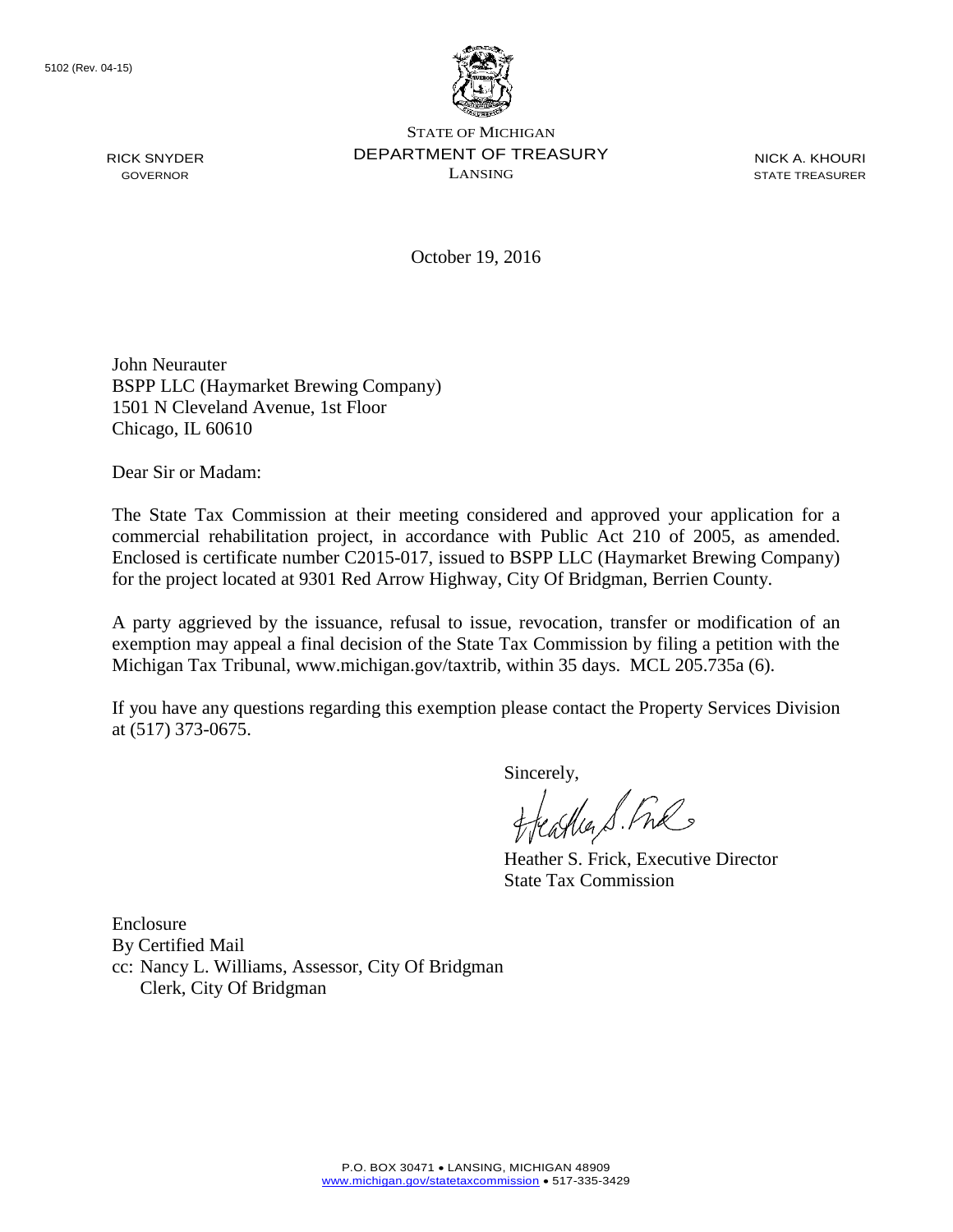Michigan Department of Treasury 4604 (2-11)



## **Commercial Rehabilitation Exemption Certificate** Certificate No. **C2015-017**

Pursuant to the provisions of Public Act 210 of 2005, as amended, the State Tax Commission hereby issues a Commercial Rehabilitation Exemption Certificate for the commercial property, as described in the approved application, owned by **BSPP LLC (Haymarket Brewing Company)**, and located at **9301 Red Arrow Highway**, **City of Bridgman**, County of Berrien, Michigan.

This certificate provides the authority for the assessor to exempt the commercial property for which this Commercial Rehabilitation Exemption Certificate is in effect, but not the land on which the rehabilitated facility is located or the personal property, from ad valorem taxation. This certificate further provides the authority to levy a specific tax known as the Commercial Rehabilitation tax.

This certificate, unless revoked as provided by Public Act 210 of 2005, as amended, shall remain in force for a period of **10** year(s);

## **Beginning December 31, 2016, and ending December 30, 2026.**

The real property investment amount for this obsolete facility is **\$450,000**.

The frozen taxable value of the real property related to this certificate is **\$75,726**.

This Commercial Rehabilitation Exemption Certificate is issued on October 18, 2016.



 $\mathcal{A}$ 

Douglas B. Roberts, Chairperson State Tax Commission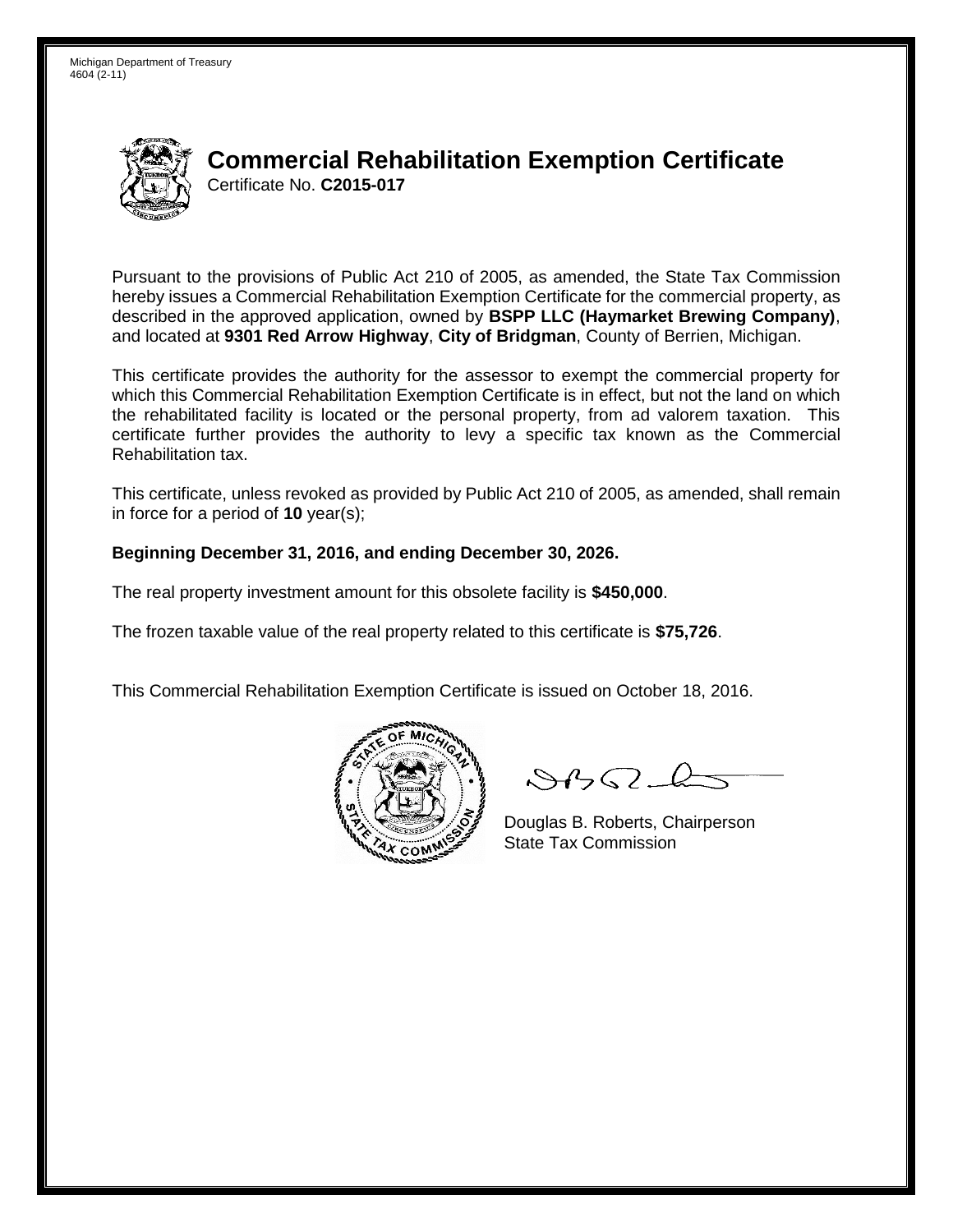RICK SNYDER GOVERNOR



STATE OF MICHIGAN DEPARTMENT OF TREASURY LANSING

NICK A. KHOURI STATE TREASURER

October 19, 2016

Christopher Schultz Stevensville Chiropractic Center 2640 West John Beers Road Stevensville, MI 49127

Dear Sir or Madam:

The State Tax Commission at their meeting considered and approved your application for a commercial rehabilitation project, in accordance with Public Act 210 of 2005, as amended. Enclosed is certificate number C2016-012, issued to Stevensville Chiropractic Center for the project located at 2640 West John Beers Road, Village Of Stevensville, Berrien County.

A party aggrieved by the issuance, refusal to issue, revocation, transfer or modification of an exemption may appeal a final decision of the State Tax Commission by filing a petition with the Michigan Tax Tribunal, www.michigan.gov/taxtrib, within 35 days. MCL 205.735a (6).

If you have any questions regarding this exemption please contact the Property Services Division at (517) 373-0675.

Sincerely,

freastles S. Fre

Heather S. Frick, Executive Director State Tax Commission

Enclosure By Certified Mail cc: Barbara C. Cheek, Assessor, Township of Lincoln Clerk, Village Of Stevensville